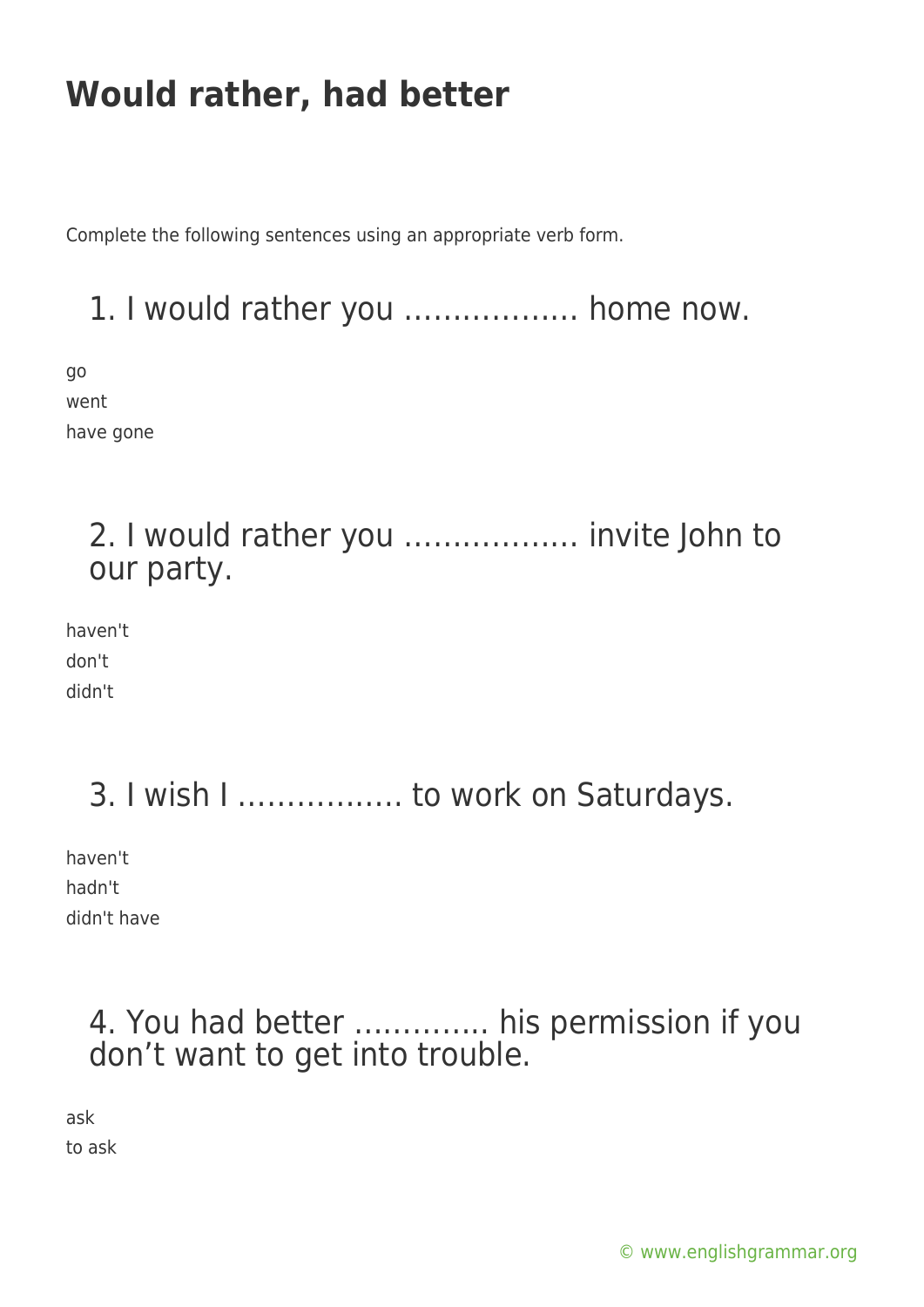# **Would rather, had better**

asked

#### 5. After the way he behaved at the party, I wish I ……………….. him.

didn't invite hadn't invited wouldn't

### 6. I'd rather ……………… at the weekend.

not work not to work work not to not work

#### 7. Check your bag. You had better ………………. your tickets again.

not to forget not forget

## 8. We had better ……………. time.

not waste